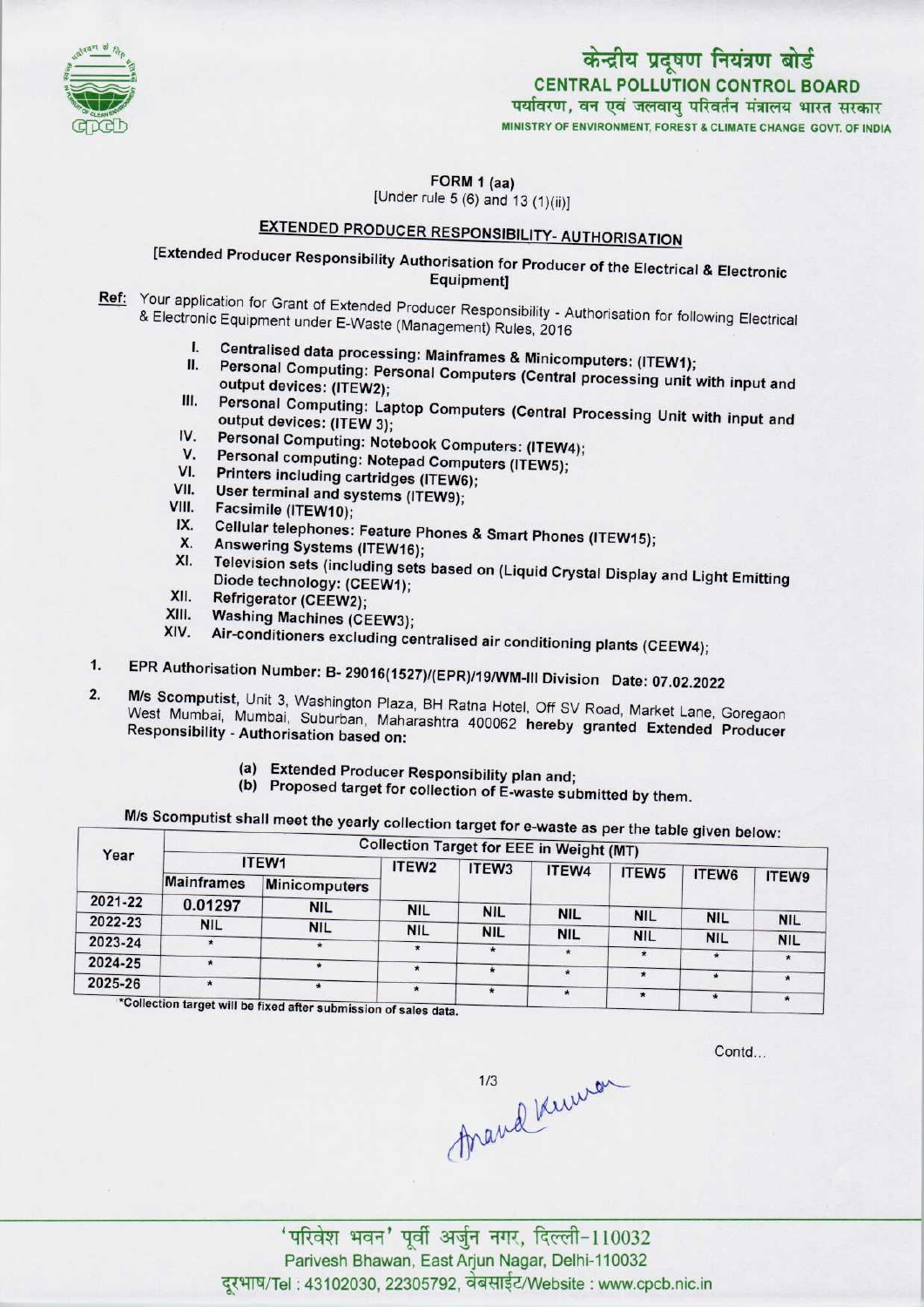

#### From pre page....

| Year    | <b>Collection Target for EEE in Weight (MT)</b> |                               |            |                   |                   |                   |            |  |  |  |  |
|---------|-------------------------------------------------|-------------------------------|------------|-------------------|-------------------|-------------------|------------|--|--|--|--|
|         | ITEW15                                          |                               | ITEW16     | CEEW <sub>1</sub> | CEEW <sub>2</sub> | CEEW <sub>3</sub> | CEEW4      |  |  |  |  |
|         | Feature<br><b>Phones</b>                        | <b>Smart</b><br><b>Phones</b> |            |                   |                   |                   |            |  |  |  |  |
| 2021-22 | <b>NIL</b>                                      | <b>NIL</b>                    | <b>NIL</b> | <b>NIL</b>        | <b>NIL</b>        | <b>NIL</b>        | <b>NIL</b> |  |  |  |  |
| 2022-23 | <b>NIL</b>                                      | <b>NIL</b>                    | <b>NIL</b> | <b>NIL</b>        | <b>NIL</b>        | <b>NIL</b>        | <b>NIL</b> |  |  |  |  |
| 2023-24 | $\star$                                         | $\star$                       | $\star$    | $\star$           | $\star$           | $\star$           | $\star$    |  |  |  |  |
| 2024-25 | $\star$                                         | $\star$                       | $\star$    | $\star$           | $\star$           | $\star$           | $\star$    |  |  |  |  |
| 2025-26 | $\star$                                         | $\star$                       | $\star$    | $\star$           | $\star$           | $\star$           | $\star$    |  |  |  |  |

\*Collection target will be fixed after submission of sales data.

#### 3. The Authorisation shall be valid for a period of five (5) years from date of issue with following conditions:

- i. You shall strictly follow the approved Extended Producer Responsibility plan, a copy of which is enclosed herewith as Enclosure-I;
- ii. You shall ensure that collection mechanism or collection Centres are set up or designated as per the details given in the Extended Producer Responsibility plan and that shall be completed before the proposed dates if any in the EPR Plan (list of collection Centres and the toll free numbers for reverse logistics enclosed);
- iii. You shall ensure that all the collected e-waste is channelized to recycler/dismantler M/s Global Waste Solutions, Khasra No 71/22/2/1, 74/3/1, Khewat No 216, Khatauni No 323,Ram Nagar Hadbast No 6 Tehsil Ganaur, Sonepat, Sonipat, Haryana, 131001 and records shall be maintained at recycler/dismantler and your end;
- iv. You shall maintain records, in Form-2 of these Rules, of e-waste and make such records available for scrutiny by Central Pollution Control Board;
- You shall file annual returns in Form-3 to the Central Pollution Control Board on or before 30th day of June following the financial year to which that returns relates.

#### vi. General Terms & Conditions of the Authorisation:

- a.The authorisation shall comply with provisions of the Environment (Protection) Act, <sup>1986</sup> and the E-waste (Management) Rules,2016 made there under;
- b.The authorisation or its renewal shall be produced for inspection at the request of an officer authorised by the Central Pollution Control Board;
- c.Any change in the approved Extended Producer Responsibility plan should be informed to Central Pollution Control Board within 15 days on which decision shall be communicated by Central Pollution Control Board within sixty days;
- d. It is the duty of the authorised person to take prior permission of the Central Pollution Control Board to close down any collection centre/points or any other facility which are part of the EPR plan;

gravel kunear

Contd...